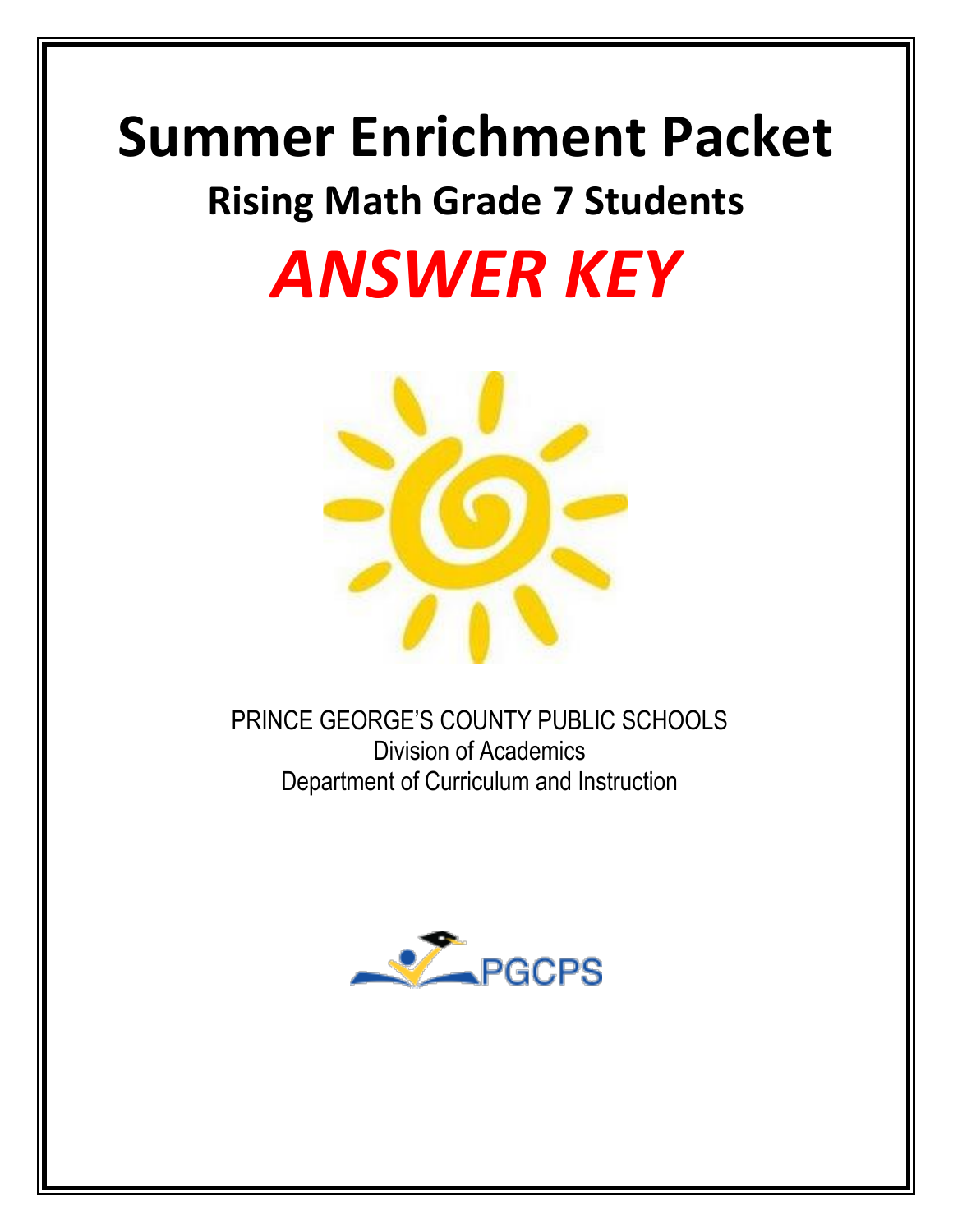# Note to the Student

You've learned so much in Grade 6! It is important that you keep practicing your mathematical knowledge over the summer to be ready for Math 7 Common Core. In this packet, you will find weekly activities for the summer break.



#### **Directions:**

- ➢ Create a personal and fun math journal by stapling several pieces of paper together or use a notebook or binder with paper. Be creative and decorate the cover to show math in your world.
- ➢ Each journal entry should:
	- ❖ Have the week number and the problem number.
	- ❖ Have a clear and complete answer that explains your thinking.
	- ❖ Be neat and organized.
- ➢ *Pay attention to the gray boxes that you see at the beginning of each week's activities. Those boxes indicate the Common Core domain and standard that the*



*subsequent activities address. If you see a NON-CALCULATOR SYMBOL to a gray box, then do not use a calculator for the activities in that section!*

Playing board and card games are a good way to reinforce basic computation skills and mathematical reasoning. Try to play board and card games at least once a week. Some suggested games to play are: Monopoly, Chess, War, Battleship, Mancala, Dominoes, Phase 10, Yahtzee, 24 Challenge, Sudoku, KenKen, Connect Four, and Risk.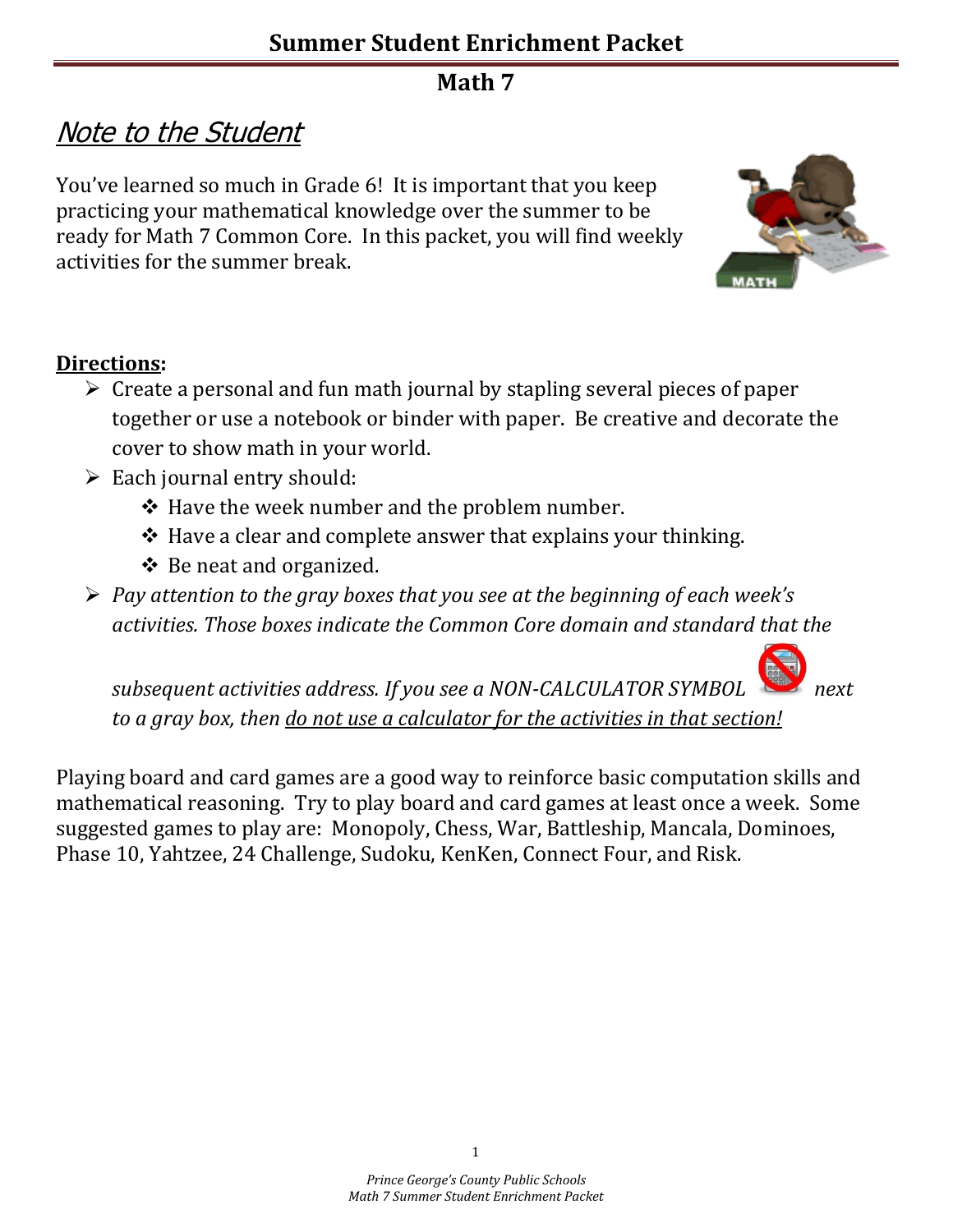# **Where to Go to Get Help … or Practice!**

During the course of your math work this summer, you may need some assistance with deepening your understanding the skills and concepts. You also might want to get some more practice. Here are some sites you can visit online:

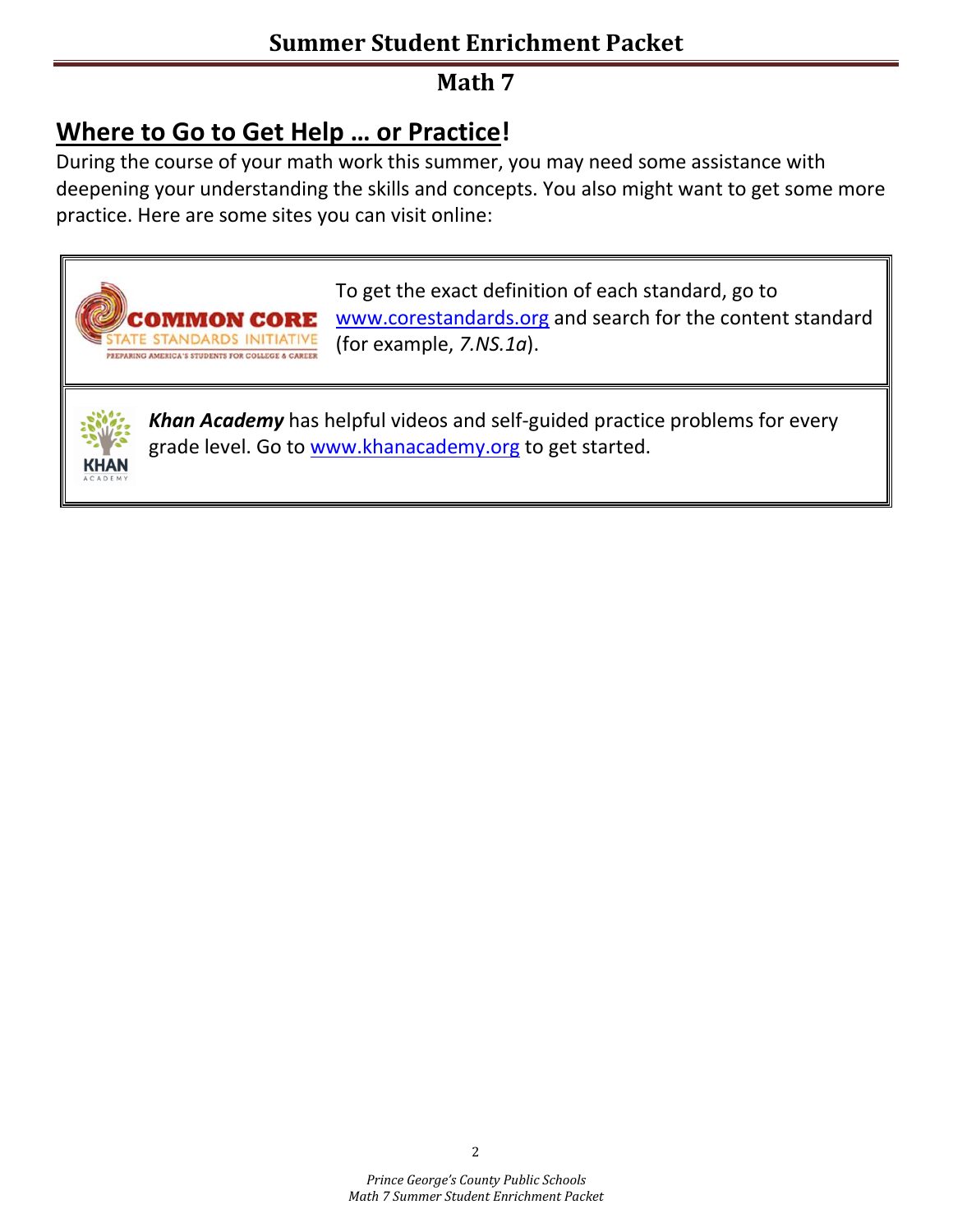#### **WEEK 1 || Ratios & Proportional Relationships Standards 6.RP.1-6.RP.3:**  Understand ratio concepts and use ratio reasoning to solve problems.

#### **Directions:**

1. Find five examples of ratios in the real world. Write them down and describe the situation in which they are found. \*Remember, ratios are comparisons of two quantities which can be written in the following ways:

1) a to b Answers will vary. 5 apples to 4 oranges. 10 boys to 7 girls. Etc.

2)  $\frac{a}{b}$ *b*

3) a : b



Example: At the grocery store, Brandi noticed that there were three times as many carts as there were baskets for shoppers to use to carry their food.

 *The ratio of carts to baskets (c : b) is 3 to 1.* 

2. Create a problem using ratios for your parents/guardians or friends to solve. Write both your problem and solution in your journal.

Answers will vary.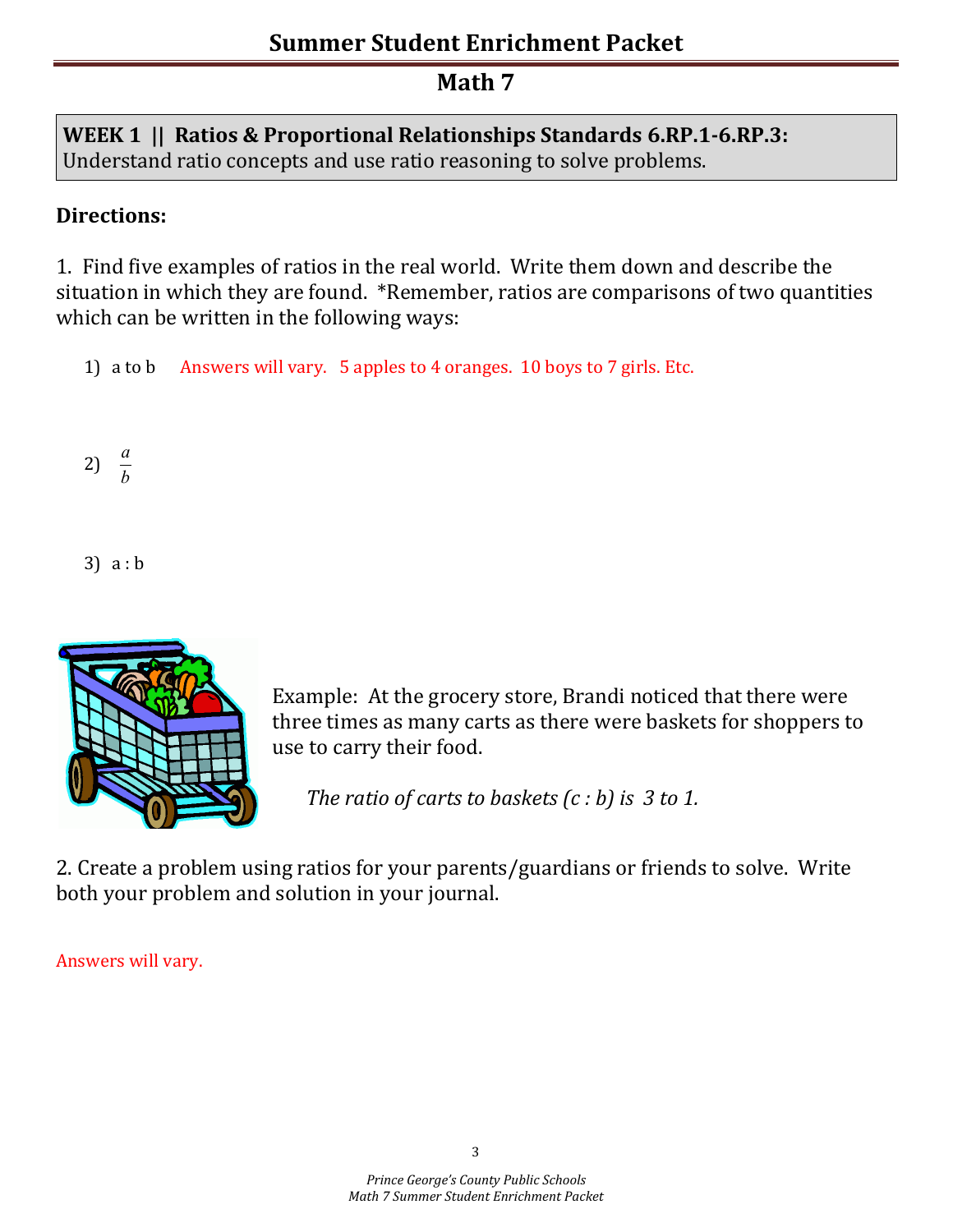**WEEK 2 || Number System Standards 6.NS.1-6.NS.3:** Apply and extend previous understandings of multiplication and division to divide fractions by fractions.

Directions: Complete the problem**s** below.

1. Chef Emerald had a recipe that called for 4  $\frac{3}{1}$  lb onions and 1 3  $\frac{1}{2}$  lbs of

pork. He was preparing the recipe for a special event and needed to quadruple it to make enough for all of his guests. How many pounds of onions and pounds of pork would he need for the recipe? *Show all work.*

**4**  $\frac{3}{4}$   $\cdot$  4 = 3 pounds of onions needed 1 **3**  $\frac{1}{2}$  = **3**  $\frac{4}{5}$  = 4 = **3**  $\frac{16}{2}$  = 5 **3 1** pounds of pork needed

2. Create a problem about the estimated cost of ingredients for the recipe if onions cost \$2.99/lb. and pork costs \$5.49/lb. Include both an estimated solution and an exact solution to see that your estimation is reasonable.

#### **My estimates:**

For the onions, 3 pounds  $\bullet$  \$3 per pound = \$9 total For the pork, 5 pounds  $\cdot$  \$5.5 per pound = \$27.50 total

#### **Exact solutions:**

**For the onions, 3 pounds** ▪ \$2.99 per pound = \$8.97 total For the pork, 5 pounds  $\cdot$  \$5.49 per pound = \$27.45 total

4



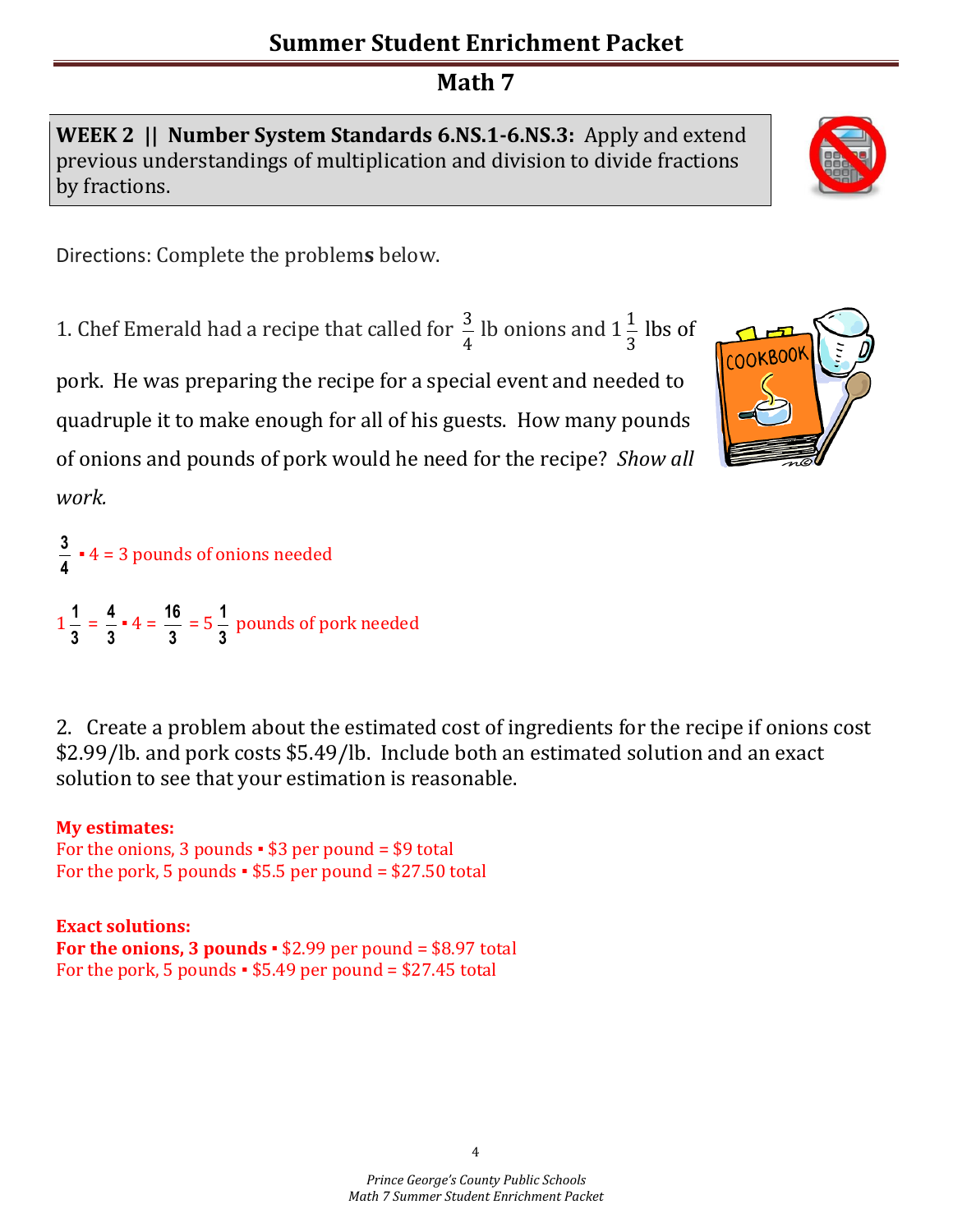**WEEK 3 || Expressions & Equations Standard 6.EE.6:** Use variables to represent numbers and write expressions when solving a real-world or mathematical problem.

**Directions:** Complete both problems below.

1. A town's total allocation for police officer's wages and benefits in a new budget is \$800,000. If wages are calculated at \$55,000 per officer and benefits at \$25,000 per officer, write an equation where the solution is the number of officers the town can employ if they spend their whole budget. Solve the equation.



 $55,000p + 25,000p = 800,000$ 80,000*p* = 800,000  $p = 10$ 

2. Deon was offered a job at the nearby recreation center. The owner offered him \$600 per week or \$50 the first day and agreed to double it for each following day.

- How could Deon make the most money?
- Which deal should he accept and why?

3. Create three real-world mathematical problems involving variables to represent unknown numbers. \**Be sure to create an answer key with explanations of how to solve each of your problems.*

Answers will vary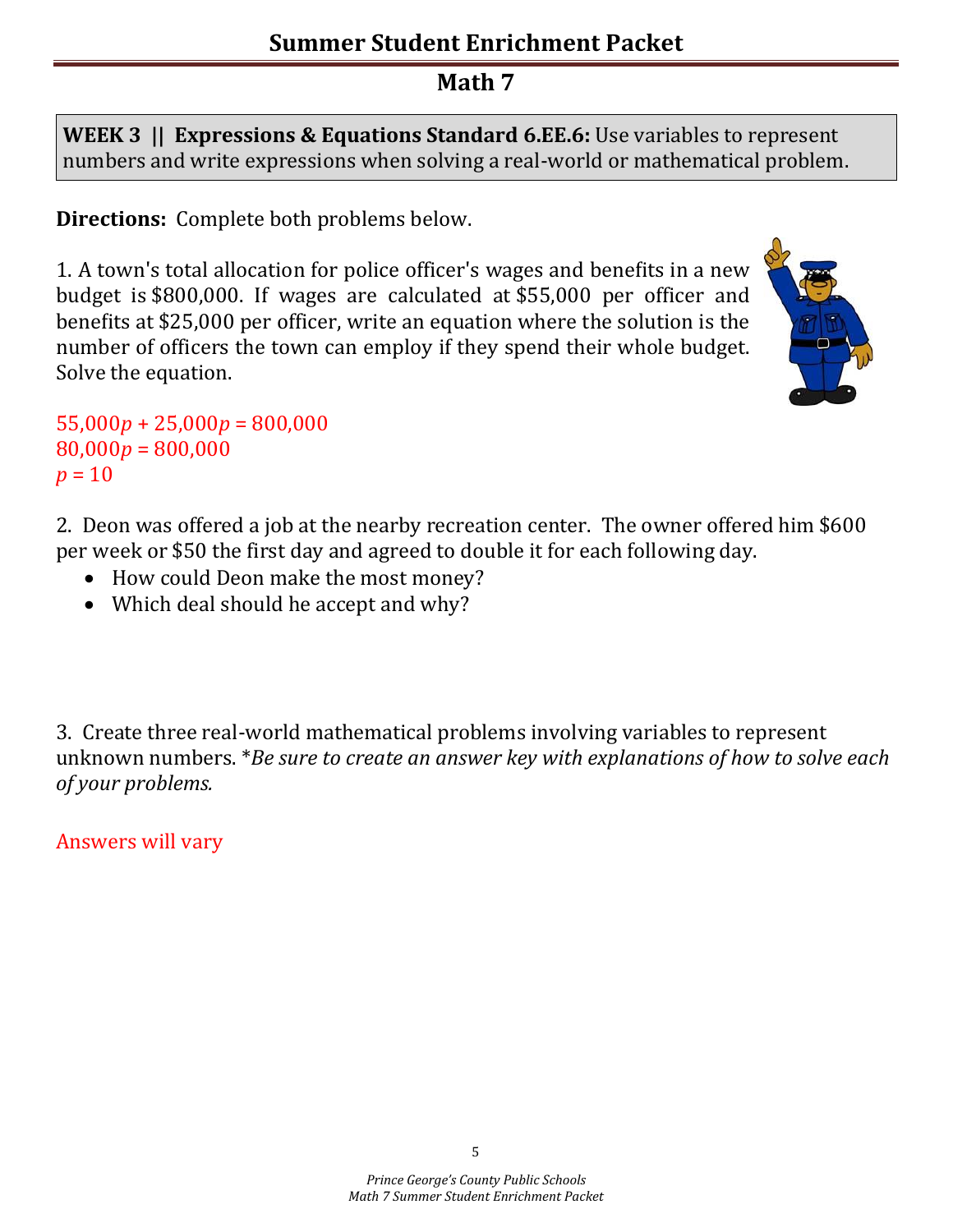**WEEK 4 || Geometry Standard 6.G.3:** Draw polygons in the coordinate plane given coordinates for the vertices.

**Directions:** Complete Parts 1 and 2.

#### **Part 1**

- 1. Use the following coordinates to draw polygons on the coordinate plane below.
- A. (6, 1)

B. (2, 4)

C. (-5, 4)

D. (-1, 1)

Name the figure: \_parallelogram\_



- A. (3, 3)
- B. (-1, 3)
- C. (-4, 0)
- D. (-1,-3)
- E. (3, -3)

Name the figure: pentagon



*Prince George's County Public Schools Math 7 Summer Student Enrichment Packet*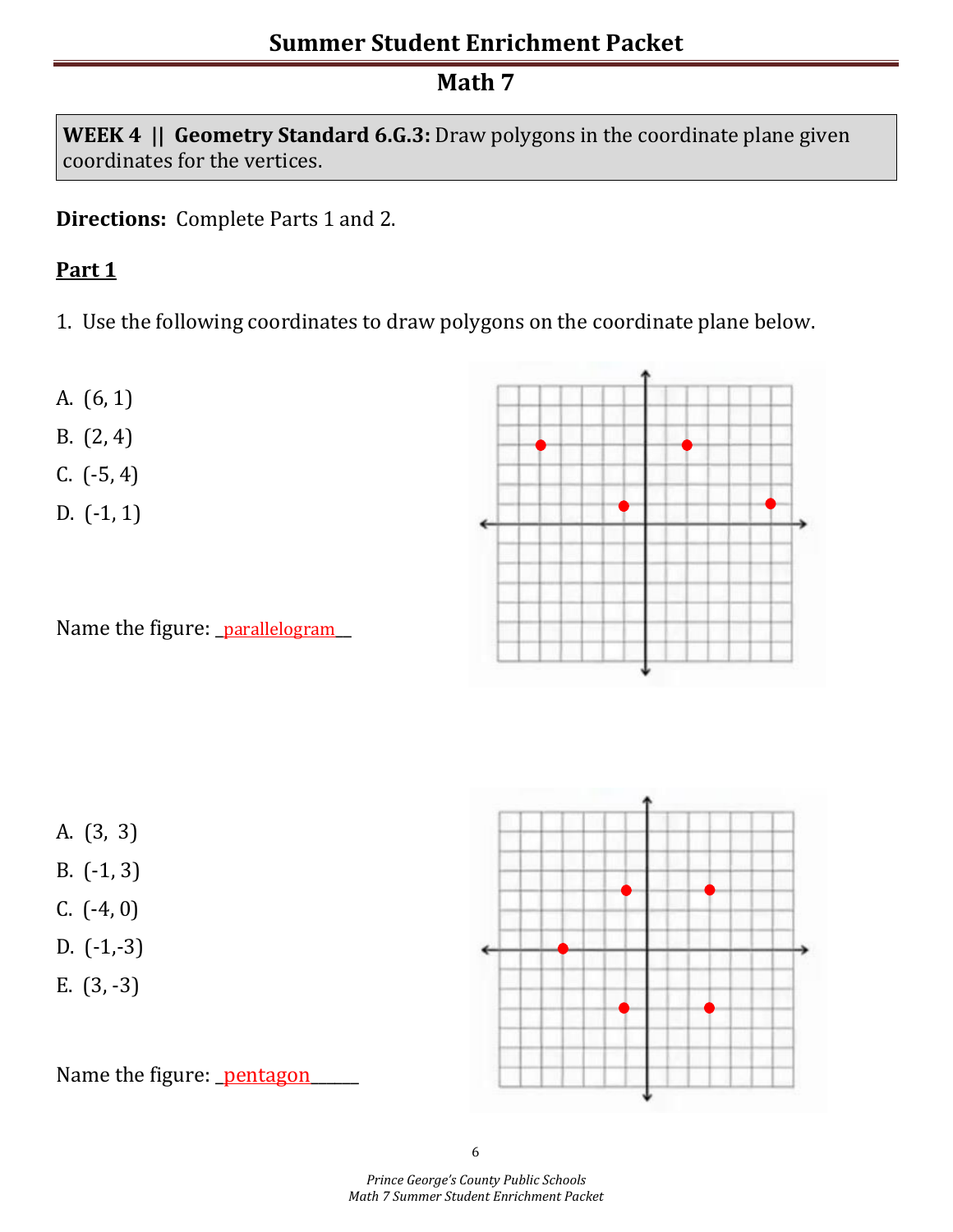#### **Summer Student Enrichment Packet**

#### **Math 7**

#### **Part 2**

2. On graph paper (on the next page), draw your own coordinate plane. Label the X and Y axes.

- 3. Choose a room in your house and study the arrangement of the furniture.
- 4. Measure the dimensions of at least four pieces of furniture in the room you chose.
- 5. Create a scale, and then graph the pieces of furniture on your coordinate plane.

6. Write directions using your coordinate plane and furniture model to give to a parent to see if they can complete a transformation of the furniture according to the directions and scale model you created.

Answers will vary.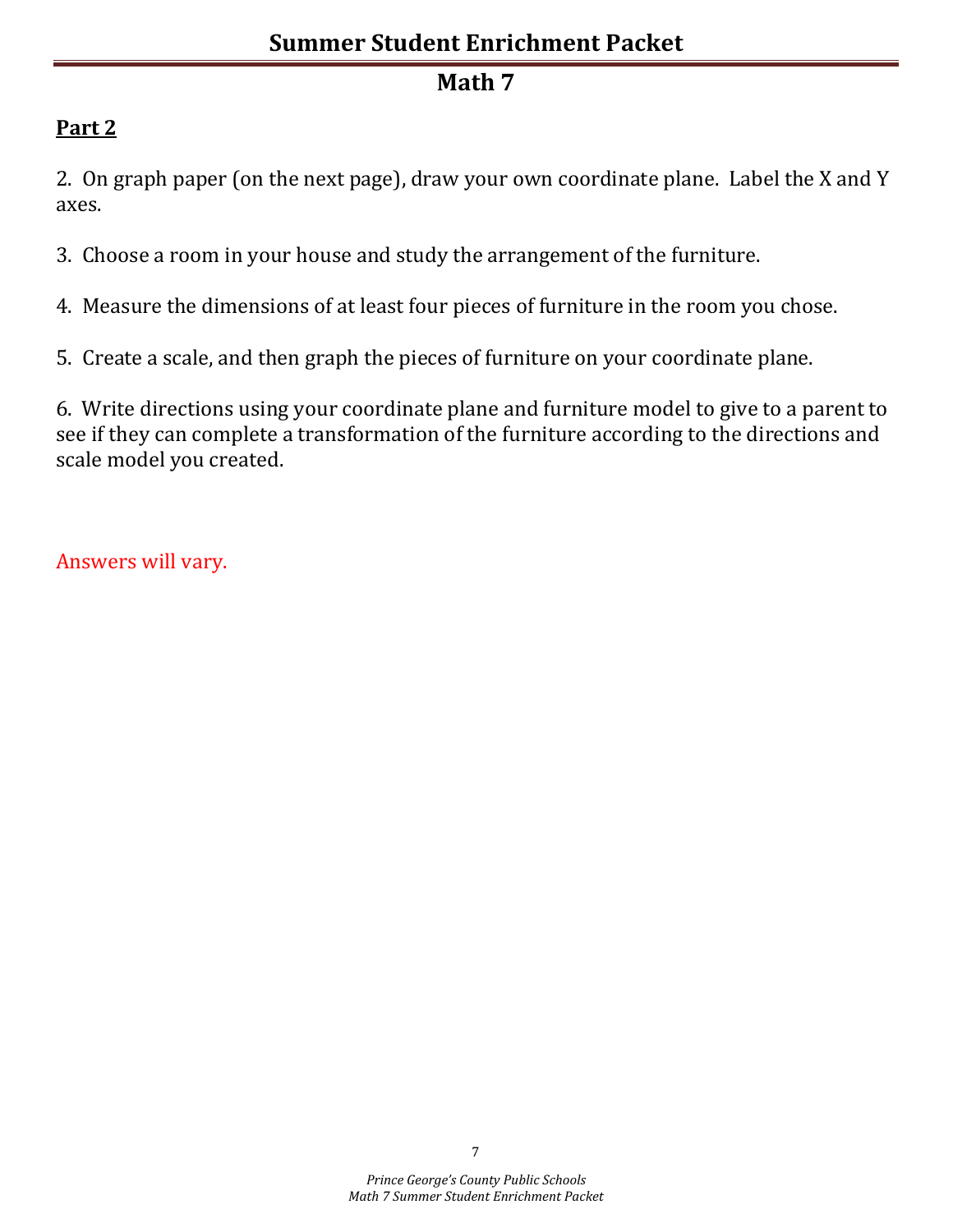# **Summer Student Enrichment Packet**

**Math 7**



*Prince George's County Public Schools Math 7 Summer Student Enrichment Packet*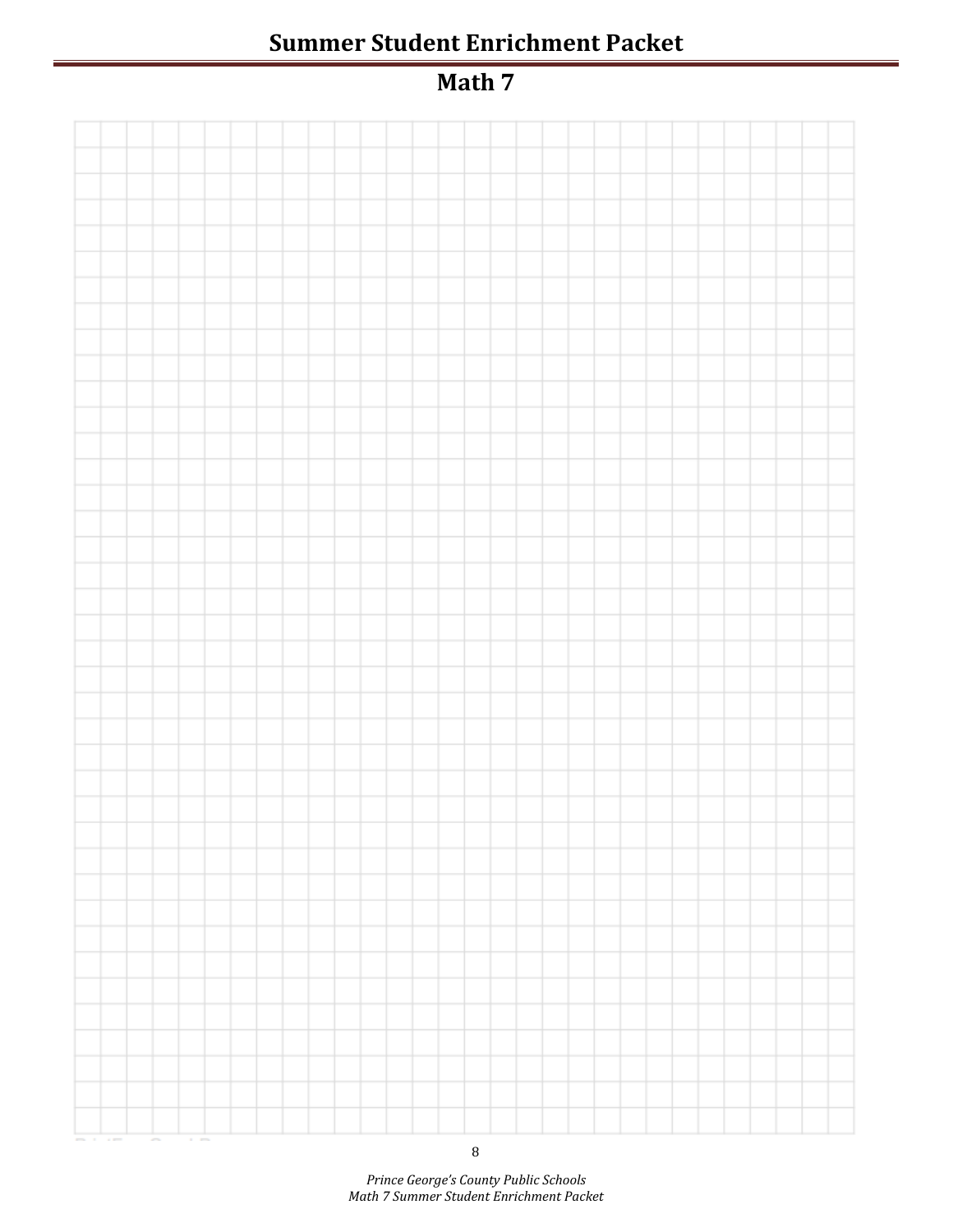**WEEK 5 || Number System Standard 6.NS.4:** Find the greatest common factor of two whole numbers less than or equal to 100 and the least common multiple of two whole numbers less than or equal to 12. Use the distributive property to express a sum of two whole numbers 1-100 with a common factor as a multiple of a sum of two whole numbers with no common factor.

**Directions:** Solve the following problems.



1. The florist can order roses in bunches of one dozen and lilies in bunches of 8. Last month she ordered the same number of roses as lilies. If she ordered no more than 100 roses, how many bunches of each could she have ordered?

She could have ordered the following: 2 rose bunches, 3 lily bunches 4 rose, 6 lily 6 rose, 9 lily 8 rose, 12 lily

2. What is the smallest number of bunches of each could she have ordered? Explain your answer.

She could have ordered 2 rose bunches and 3 lily bunches because 2 x 12 = 24 and  $3 \times 8 = 24$ . That is the least numbers of bunches of each flower that would result in the same number overall.

3. In your journal, create a table or draw a diagram to solve the problem. Explain your reasoning.

| <b>Bunches</b> |            |                          |         |          |    |                |
|----------------|------------|--------------------------|---------|----------|----|----------------|
| <b>Roses</b>   | $\sqrt{2}$ | $\overline{\phantom{a}}$ | ົ<br>UU |          | 60 | $\overline{a}$ |
| <b>Lilies</b>  |            | 6                        |         | ົດຕ<br>ັ | 4  |                |

My table shows the possible numbers of roses and lilies for each number of bunches. It shows that 2 bunches of roses and 3 of lilies would equal 24 of each flower.

9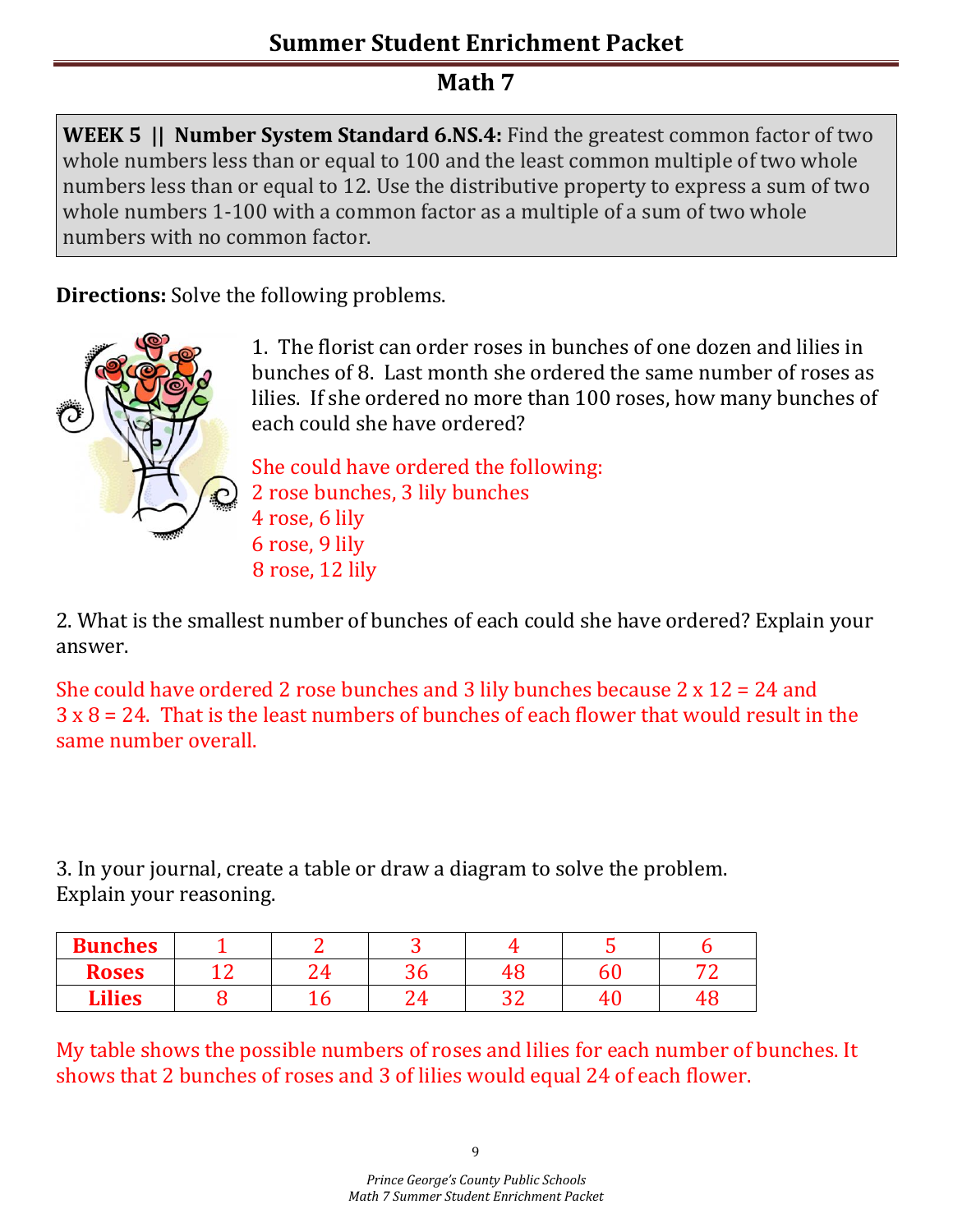**WEEK 6 || Statistics & Probability Standard 6.SP.2:** Understand that a set of data collected to answer a statistical question has a distribution that can be described by its center, spread, and overall shape.

**Directions:** Solve the problems below.

1. The bar chart represents the scores from a quiz. Children were asked to name six boy bands in 30 seconds. Each score represents the number of correctly named bands.





a. How many children were involved in the quiz? Show your work.

 $4 + 2 + 3 + 1 + 1 + 5 = 16$  children were involved in the quiz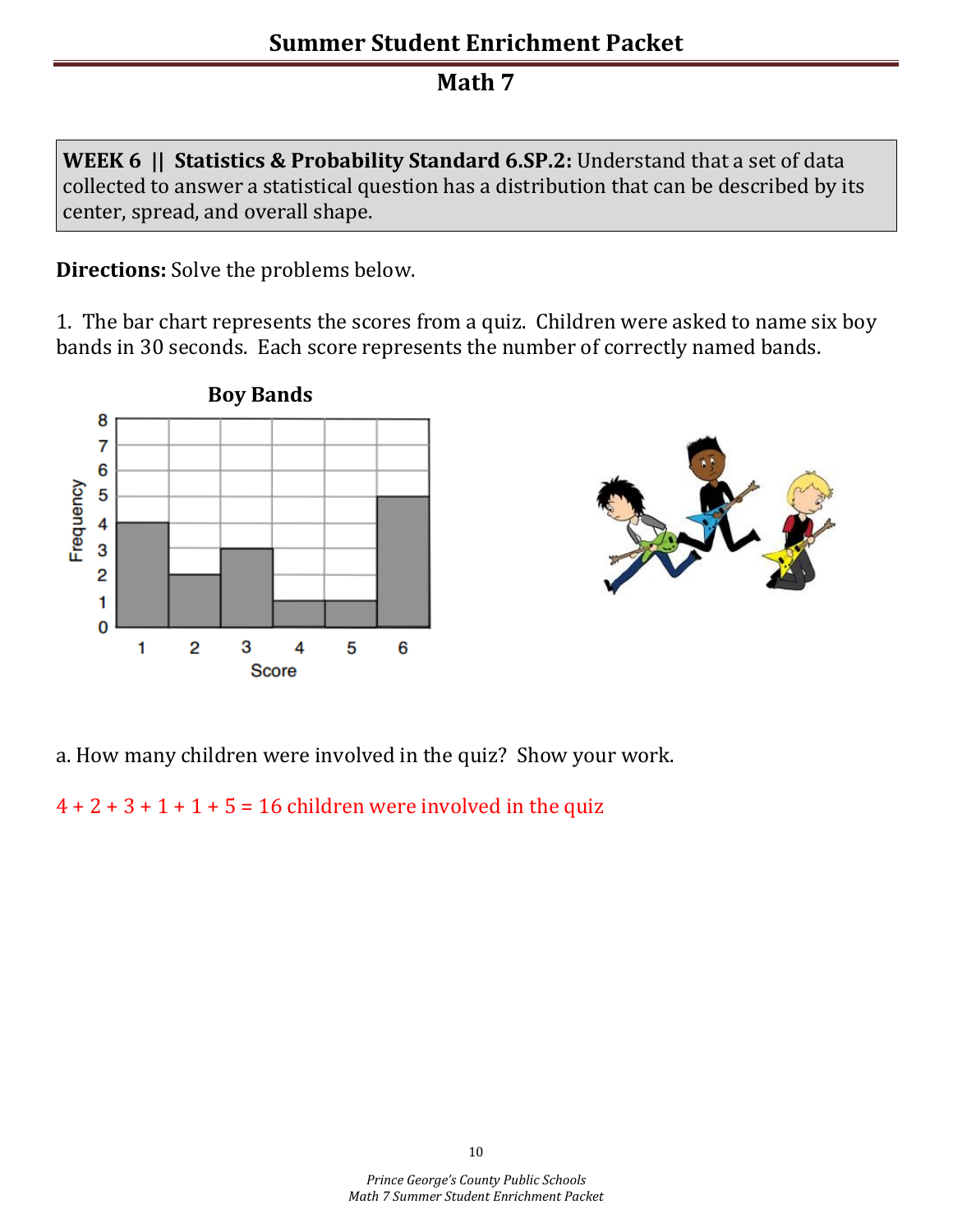b. Complete the table with values for the Mean, Median, Mode, and Range of scores. Explain how you calculate each answer.

| <b>Mean Score</b>      | 3.5 | I took the number of students for each score and<br>multiplied and added to get 56. $56/16 = 3.5$ |
|------------------------|-----|---------------------------------------------------------------------------------------------------|
| <b>Median Score</b>    |     | The scores in order are 1, 1, 1, 1, 2, 2, 3, 3, 3, 4, 5, 6, 6, 6, 6,<br>6. The middle score is 3. |
| <b>Mode Score</b>      |     | The score of 6 occurs the most times among the quiz<br>scores (5 times).                          |
| <b>Range of Scores</b> |     | The greatest score, 6, minus the least score, 1, equals 5.                                        |

2. The results of another quiz question are shown in the table below. Draw a possible bar chart of the scores.

| Mean score      | 3.5 |  |
|-----------------|-----|--|
| Median score    |     |  |
| Mode score      |     |  |
| Range of scores |     |  |



Answers may vary. Sample answer given.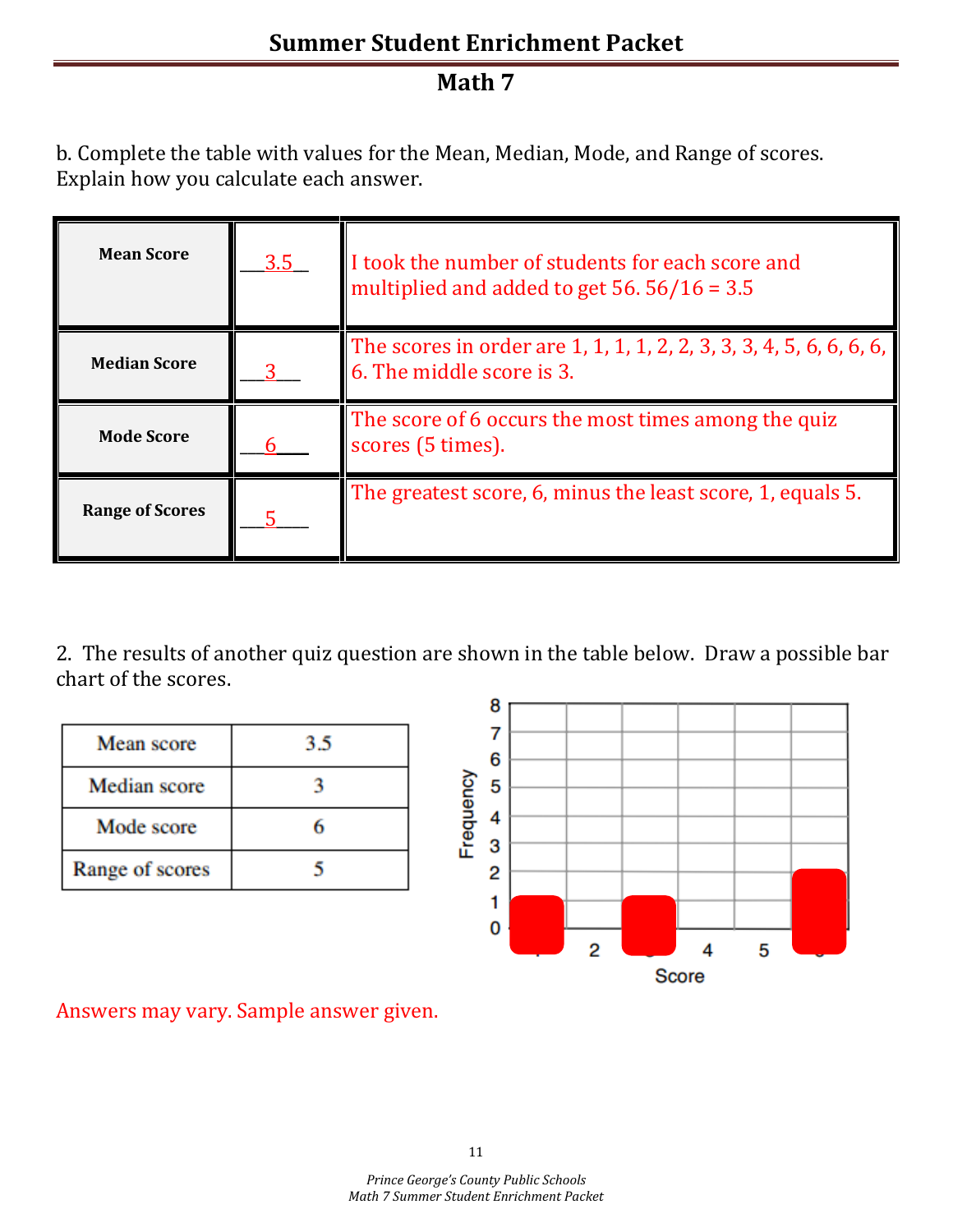**WEEK 7 || Expressions & Equations Standards 6.EE.4-6.EE.5:** Apply and extend previous understandings of arithmetic to algebraic expressions. Reason about and solve one-variable equations and inequalities.

There are nine small boxes in a room. They all look exactly the same, but one is a bit heavier than the others.



First, William arranges the boxes like this:





1. Explain what William now knows about the heavy box.

William knows that the heavy box is either 4, 5, or 6, because that side of the scale is lower, meaning it is heavier than the other side.

Then, William separates the boxes like this.



*Prince George's County Public Schools Math 7 Summer Student Enrichment Packet*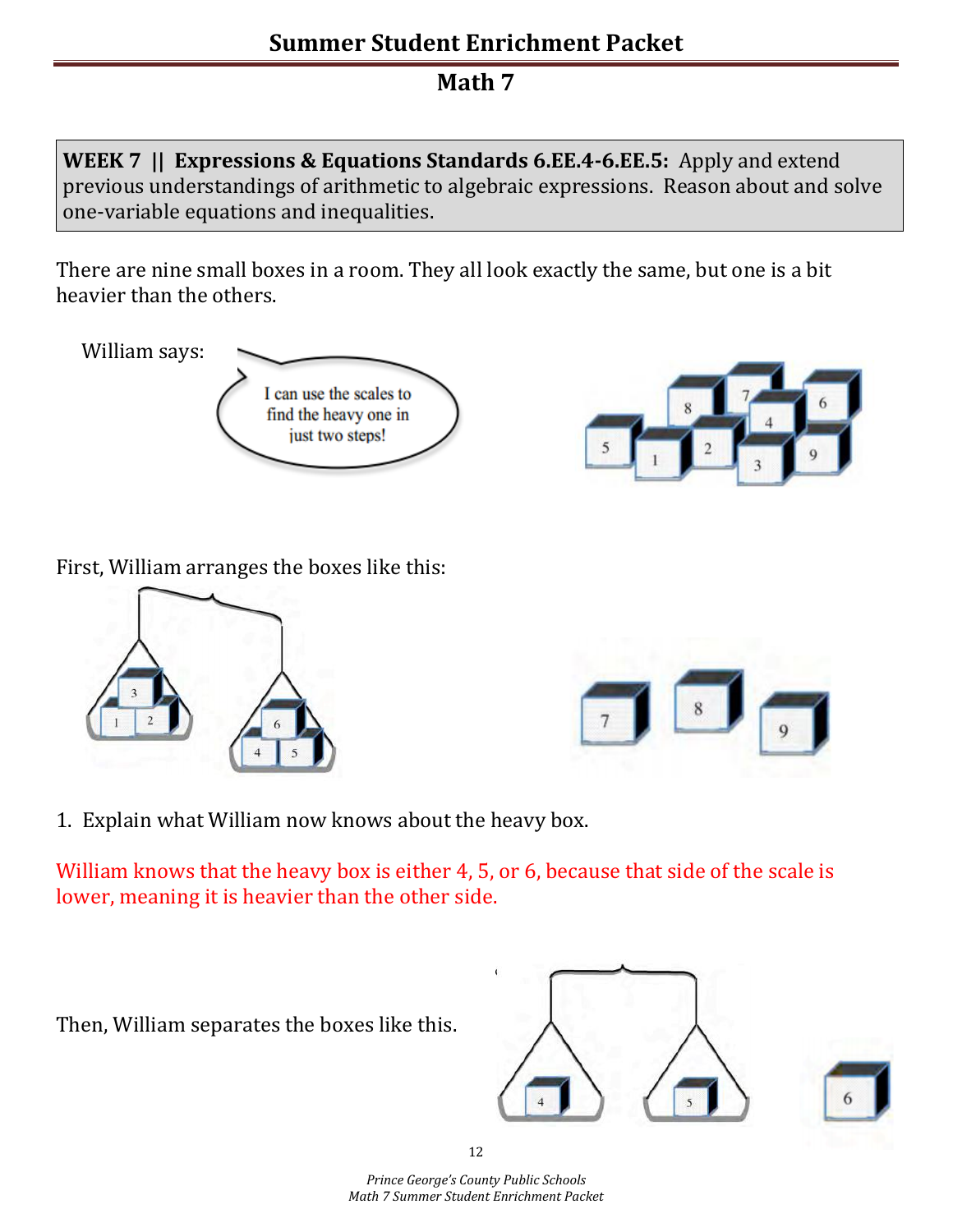2. Which is the heavy box? Explain how you know.

The heavy box is 6. From the first picture, I know that the heavy box is 4, 5, or 6. From this picture, if 4 and 5 are equal in weight, than 6 must be the heavy box.

3. Suppose the scales showed this the first time instead.





What should William do now to find the heavy box?

Since the two sides right now are equal, I would take off 4, 5, and 6 and put on 7, 8, and 9. One box among 7, 8, and 9 must be the heavy one. From there, I would place 7, 8, and 9 by themselves on either side of the scale to determine which one was the heavy one.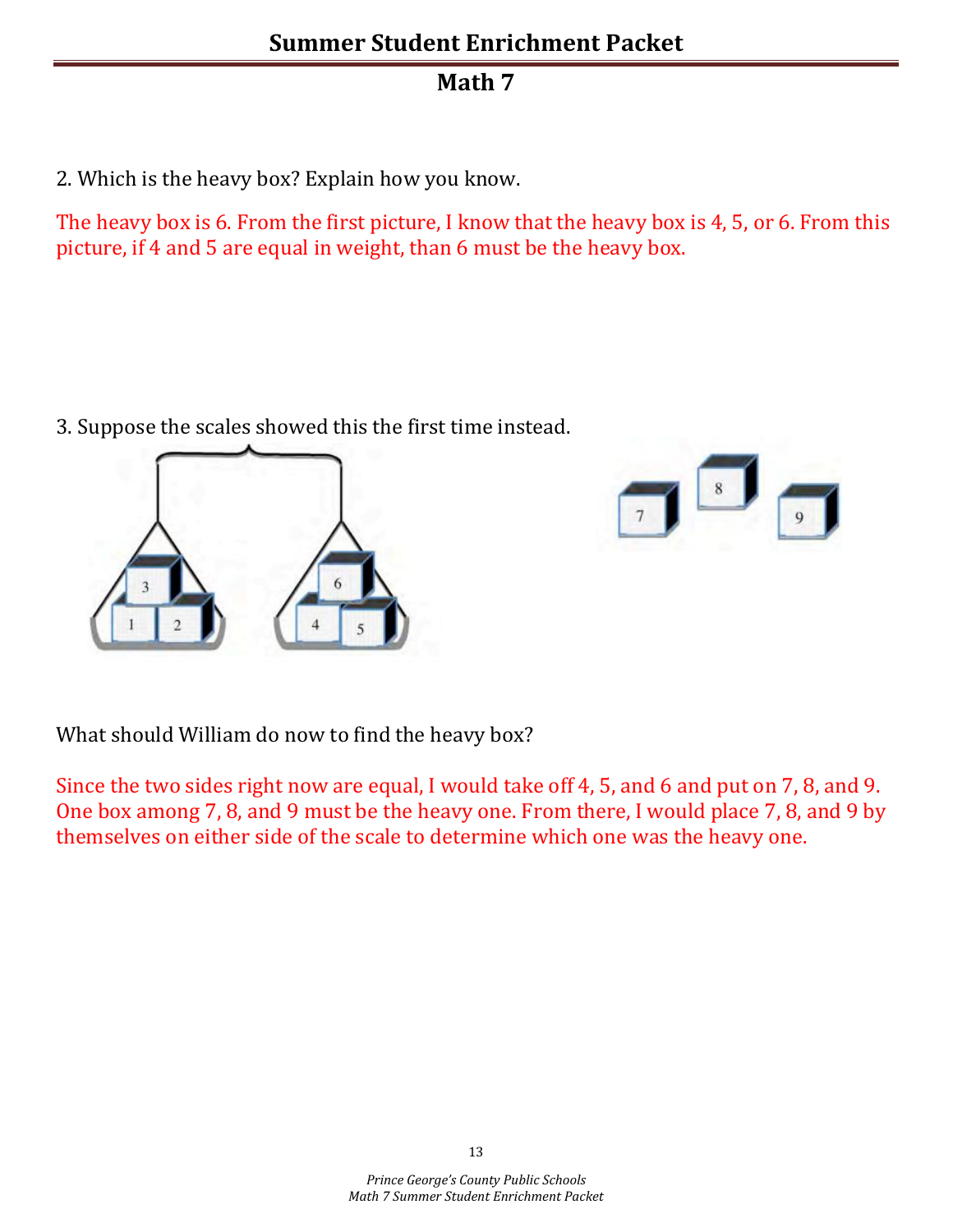**WEEK 8 || MATH 7 UNIT 1 PREVIEW – Ratios & Proportional Reasoning Standard 7.RP.1:** Understand ratio concepts and use ratio reasoning to solve problems. **Number System Standard 7.NS.3:** Solve real world problems involving the four operations with rational numbers.



#### **Task 1:**

Here is a recipe for making 8 doughnuts:



You want to make 28 doughnuts.

a. How much flour do you need? Show your work.

For 8 doughnuts, 4 cups of flour are needed. That is 2 doughnuts for every 1 cup of flour. To get 28 doughnuts, I would multiply 2 x 14, so  $14 \times 1 = 14$  cups of flour.

b. How much milk do you need? Show your work.

For 8 doughnuts, 1/2 cup of milk is needed. That is 1/16 cup of milk for every doughnut. To get 28 doughnuts, I would multiply 28 x  $1/16$  to get 28/16 or 1 and  $\frac{3}{4}$  cups of milk.



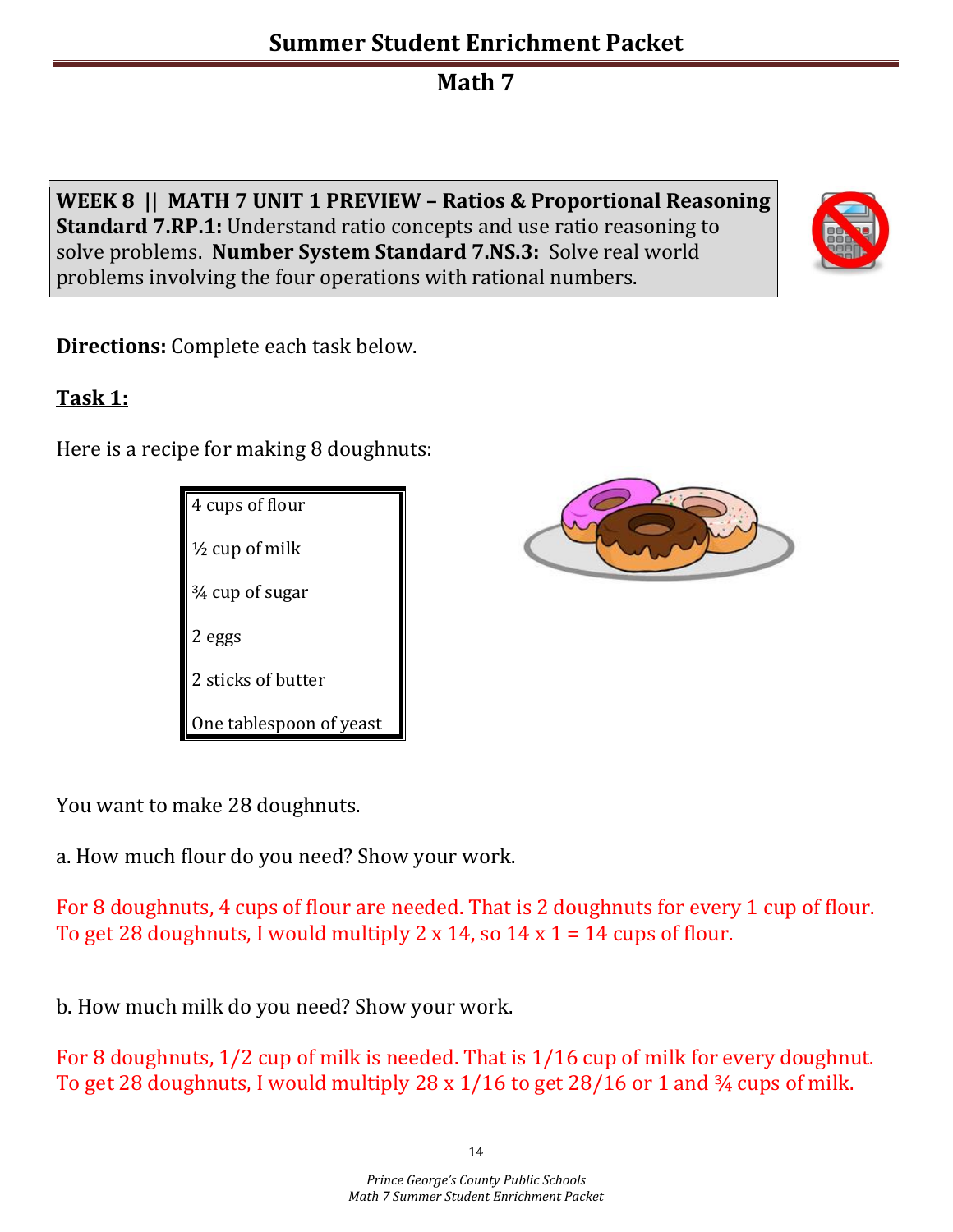#### **Task 2:**

Calculate the prices of the paint cans.

The prices are proportional to the amount of paint in the can.



0.25L for \$3 0.7L for \$8.40 2.5L for \$30 3.52L for \$42.24 For \$57.60, it's 4.8L

#### **Task 3:**



a. The poster is 72cm wide. How high is the poster?

 $72/16 = 4.5$ ;  $4.5 \times 12 = 54$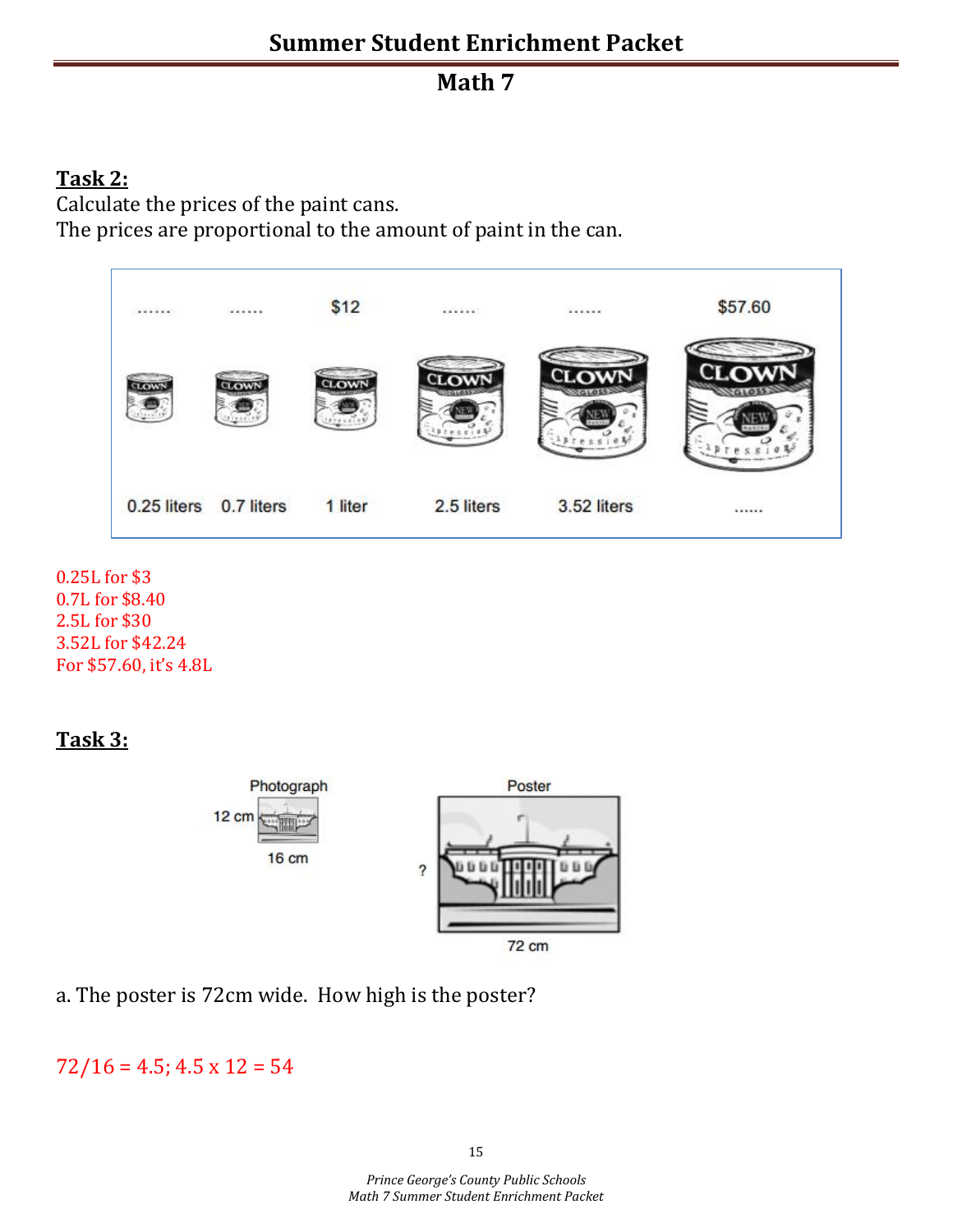b. The building on the poster is 36cm tall. Is it possible to figure out how tall the building is on the photograph? If you think it is possible, show how. If you think it is not, explain why.

If the building on the poster is 36cm tall, then it is half of the total width of the poster. If that is the case, then the building in the photograph is 8cm because the width of the photograph is 16cm.

#### **Task 4:**

A local food company produces yogurt in ¾ cup tubs.

| $2 \text{ cups} = 1 \text{ pint}$ | $2 \text{ pints} = 1 \text{ quart}$ |  |  |
|-----------------------------------|-------------------------------------|--|--|
| 4 quarts $= 1$ gallon             | 16 fl. oz. $=$ 1 pint               |  |  |



*Show all your work as you answer the questions below:*

1. The tubs of yogurt are sold for \$0.75 each. Twenty percent of this is profit for the food company. How much profit does the company make on each tub?

#### $0.75 \times 0.2 = 0.15$

The company makes 15 cents profit on each tub.